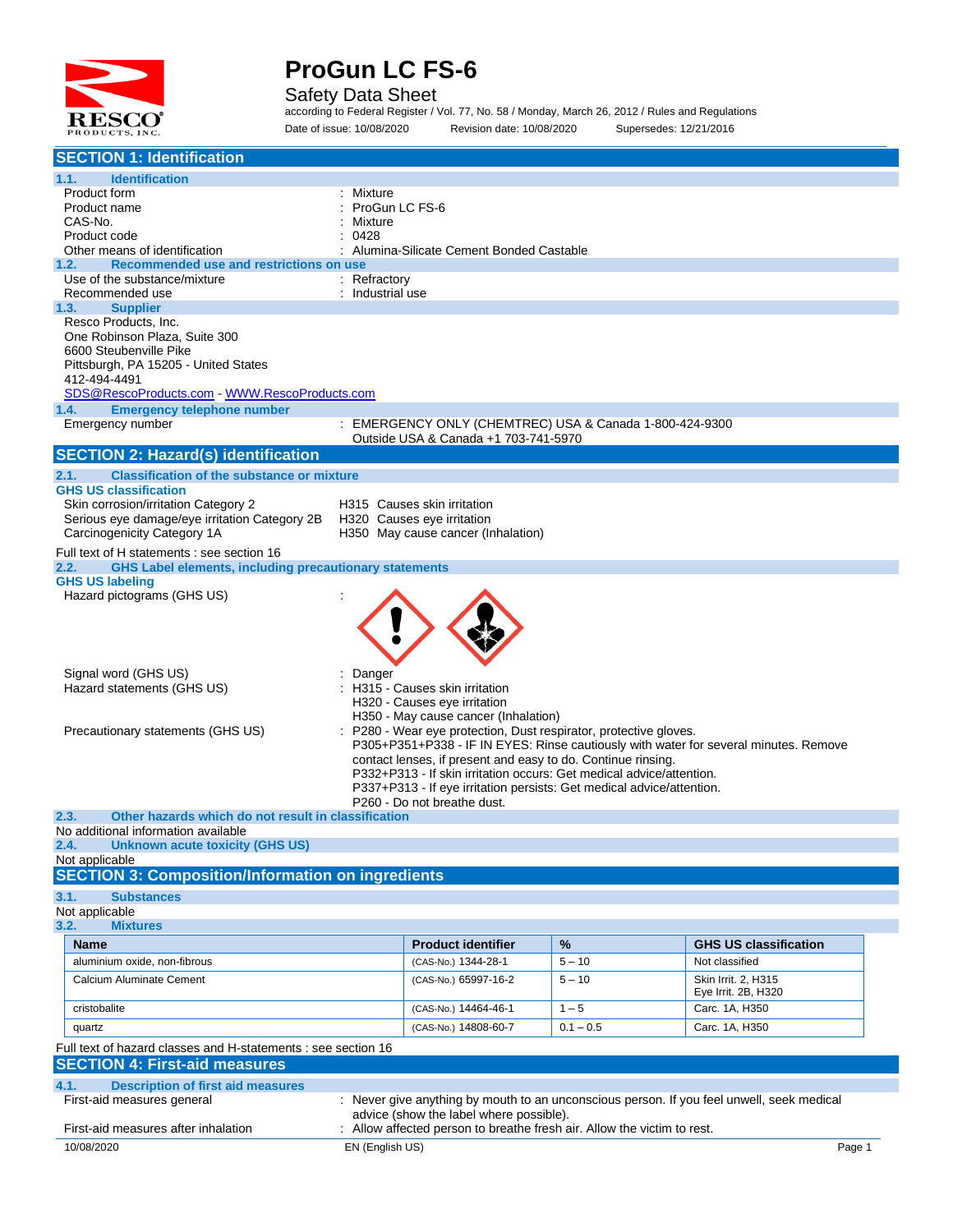Safety Data Sheet

| First-aid measures after skin contact<br>First-aid measures after eye contact                                                                                    | : Wash with plenty of soap and water. Wash contaminated clothing before reuse.<br>: IF IN EYES: Rinse cautiously with water for several minutes. Remove contact lenses, if present<br>and easy to do. Continue rinsing. |  |  |
|------------------------------------------------------------------------------------------------------------------------------------------------------------------|-------------------------------------------------------------------------------------------------------------------------------------------------------------------------------------------------------------------------|--|--|
| First-aid measures after ingestion                                                                                                                               | : Rinse mouth. Do NOT induce vomiting. Obtain emergency medical attention.                                                                                                                                              |  |  |
| Most important symptoms and effects (acute and delayed)<br>4.2.                                                                                                  |                                                                                                                                                                                                                         |  |  |
| Potential Adverse human health effects and                                                                                                                       | : Based on available data, the classification criteria are not met.                                                                                                                                                     |  |  |
| symptoms<br>Symptoms/effects after inhalation<br>May cause cancer by inhalation. Danger of serious damage to health by prolonged exposure<br>through inhalation. |                                                                                                                                                                                                                         |  |  |
| Symptoms/effects after skin contact                                                                                                                              | Causes skin irritation.                                                                                                                                                                                                 |  |  |
| Symptoms/effects after eye contact<br>4.3.<br>Immediate medical attention and special treatment, if necessary                                                    | Causes eye irritation.                                                                                                                                                                                                  |  |  |
| No additional information available                                                                                                                              |                                                                                                                                                                                                                         |  |  |
| <b>SECTION 5: Fire-fighting measures</b>                                                                                                                         |                                                                                                                                                                                                                         |  |  |
| Suitable (and unsuitable) extinguishing media<br>5.1.                                                                                                            |                                                                                                                                                                                                                         |  |  |
| Suitable extinguishing media                                                                                                                                     | : Use extinguishing media appropriate for surrounding fire.                                                                                                                                                             |  |  |
| Unsuitable extinguishing media<br>Specific hazards arising from the chemical<br>5.2.                                                                             | : In case of fire, all extinguishing media allowed.                                                                                                                                                                     |  |  |
| Fire hazard                                                                                                                                                      | : Not flammable.                                                                                                                                                                                                        |  |  |
| Special protective equipment and precautions for fire-fighters<br>5.3.                                                                                           |                                                                                                                                                                                                                         |  |  |
| Firefighting instructions                                                                                                                                        | : Exercise caution when fighting any chemical fire. Prevent fire-fighting water from entering<br>environment.                                                                                                           |  |  |
| Protection during firefighting<br><b>SECTION 6: Accidental release measures</b>                                                                                  | : Do not enter fire area without proper protective equipment, including respiratory protection.                                                                                                                         |  |  |
|                                                                                                                                                                  |                                                                                                                                                                                                                         |  |  |
| 6.1.<br>Personal precautions, protective equipment and emergency procedures<br>6.1.1.<br>For non-emergency personnel                                             |                                                                                                                                                                                                                         |  |  |
| Emergency procedures                                                                                                                                             | Do not breathe dust.                                                                                                                                                                                                    |  |  |
| 6.1.2.<br>For emergency responders                                                                                                                               |                                                                                                                                                                                                                         |  |  |
| Protective equipment                                                                                                                                             | Equip cleanup crew with proper protection.                                                                                                                                                                              |  |  |
| <b>Emergency procedures</b><br>6.2.<br><b>Environmental precautions</b>                                                                                          | : Ventilate area.                                                                                                                                                                                                       |  |  |
| Prevent entry to sewers and public waters.                                                                                                                       |                                                                                                                                                                                                                         |  |  |
| Methods and material for containment and cleaning up<br>6.3.                                                                                                     |                                                                                                                                                                                                                         |  |  |
| Methods for cleaning up<br><b>Reference to other sections</b><br>6.4.                                                                                            | : On land, sweep or shovel into suitable containers. Minimize generation of dust.                                                                                                                                       |  |  |
|                                                                                                                                                                  |                                                                                                                                                                                                                         |  |  |
|                                                                                                                                                                  |                                                                                                                                                                                                                         |  |  |
| See Heading 8. Exposure controls and personal protection.<br><b>SECTION 7: Handling and storage</b>                                                              |                                                                                                                                                                                                                         |  |  |
| <b>Precautions for safe handling</b><br>7.1.                                                                                                                     |                                                                                                                                                                                                                         |  |  |
| Precautions for safe handling                                                                                                                                    | : Do not handle until all safety precautions have been read and understood. Avoid raising dust.                                                                                                                         |  |  |
|                                                                                                                                                                  | Avoid contact with skin and eyes. Do not breathe dust.                                                                                                                                                                  |  |  |
| Hygiene measures                                                                                                                                                 | Wash hands and other exposed areas with mild soap and water before eating, drinking or                                                                                                                                  |  |  |
| 7.2.                                                                                                                                                             | smoking and when leaving work.                                                                                                                                                                                          |  |  |
| Conditions for safe storage, including any incompatibilities<br>Storage conditions                                                                               | : Store this product in a dry location where it can be protected from the elements.                                                                                                                                     |  |  |
| Incompatible products                                                                                                                                            | : Strong bases. Strong acids.                                                                                                                                                                                           |  |  |
| <b>SECTION 8: Exposure controls/personal protection</b>                                                                                                          |                                                                                                                                                                                                                         |  |  |
| 8.1.<br><b>Control parameters</b>                                                                                                                                |                                                                                                                                                                                                                         |  |  |
| <b>ProGun LC FS-6 (Mixture)</b>                                                                                                                                  |                                                                                                                                                                                                                         |  |  |
| No additional information available                                                                                                                              |                                                                                                                                                                                                                         |  |  |
| Calcium Aluminate Cement (65997-16-2)                                                                                                                            |                                                                                                                                                                                                                         |  |  |
| No additional information available                                                                                                                              |                                                                                                                                                                                                                         |  |  |
| cristobalite (14464-46-1)                                                                                                                                        |                                                                                                                                                                                                                         |  |  |
| <b>USA - ACGIH - Occupational Exposure Limits</b>                                                                                                                |                                                                                                                                                                                                                         |  |  |
| ACGIH TWA (mg/m <sup>3</sup> )                                                                                                                                   | $0.025$ mg/m <sup>3</sup> respirable dust                                                                                                                                                                               |  |  |
|                                                                                                                                                                  |                                                                                                                                                                                                                         |  |  |
| USA - OSHA - Occupational Exposure Limits                                                                                                                        | 0.05 mg/m <sup>3</sup> respirable dust                                                                                                                                                                                  |  |  |
| OSHA PEL (TWA) (mg/m <sup>3</sup> )                                                                                                                              |                                                                                                                                                                                                                         |  |  |
| aluminium oxide, non-fibrous (1344-28-1)                                                                                                                         |                                                                                                                                                                                                                         |  |  |
| <b>USA - ACGIH - Occupational Exposure Limits</b>                                                                                                                |                                                                                                                                                                                                                         |  |  |
| ACGIH TWA (mg/m <sup>3</sup> )                                                                                                                                   | 1 mg/m <sup>3</sup> respirable dust                                                                                                                                                                                     |  |  |
| quartz (14808-60-7)                                                                                                                                              |                                                                                                                                                                                                                         |  |  |
| <b>USA - ACGIH - Occupational Exposure Limits</b>                                                                                                                |                                                                                                                                                                                                                         |  |  |
| ACGIH TWA (mg/m <sup>3</sup> )                                                                                                                                   | 0.025 mg/m <sup>3</sup> (Silica-Crystalline Quartz; USA; Time-weighted average exposure limit 8<br>h; TLV - Adopted Value; Respirable fraction)                                                                         |  |  |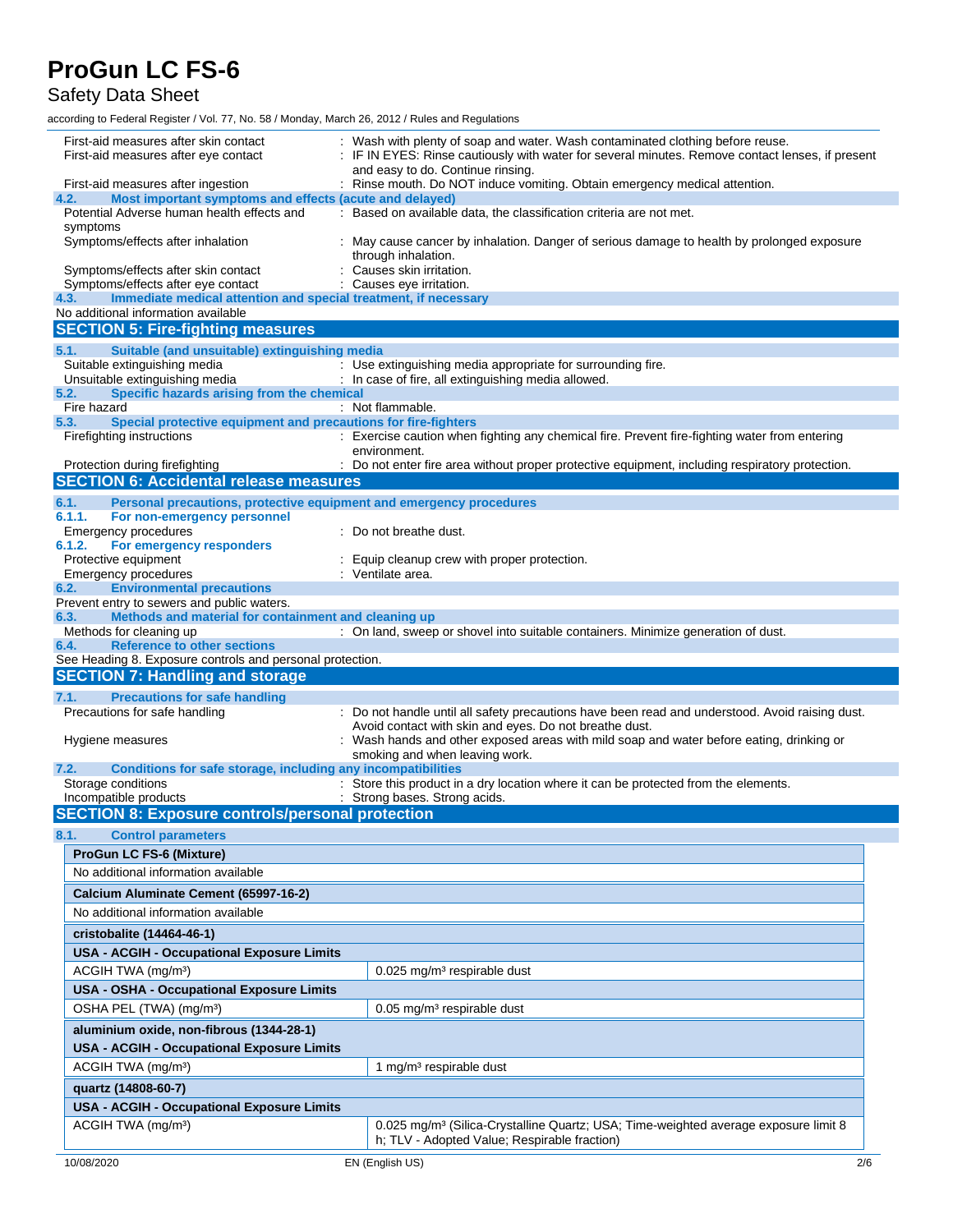Safety Data Sheet

|       | <b>USA - OSHA - Occupational Exposure Limits</b>                                                 |                                                                 |     |  |  |  |
|-------|--------------------------------------------------------------------------------------------------|-----------------------------------------------------------------|-----|--|--|--|
|       | Local name                                                                                       | Silica, crystalline quartz, respirable dust                     |     |  |  |  |
|       | OSHA PEL (TWA) (mg/m <sup>3</sup> )                                                              | 0.05 mg/m <sup>3</sup> respirable dust                          |     |  |  |  |
|       | Remark (OSHA)                                                                                    | (3) See Table Z-3.                                              |     |  |  |  |
| 8.2.  | <b>Appropriate engineering controls</b>                                                          |                                                                 |     |  |  |  |
| 8.3.  | Appropriate engineering controls<br>Individual protection measures/Personal protective equipment | : Provide adequate ventilation to minimize dust concentrations. |     |  |  |  |
|       | Personal protective equipment:                                                                   |                                                                 |     |  |  |  |
|       | Avoid all unnecessary exposure.                                                                  |                                                                 |     |  |  |  |
|       | Hand protection:<br>Wear protective gloves.                                                      |                                                                 |     |  |  |  |
|       | Eye protection:                                                                                  |                                                                 |     |  |  |  |
|       | Chemical goggles or safety glasses                                                               |                                                                 |     |  |  |  |
|       | Skin and body protection:<br>Wear suitable protective clothing                                   |                                                                 |     |  |  |  |
|       | <b>Respiratory protection:</b>                                                                   |                                                                 |     |  |  |  |
|       | Wear appropriate mask                                                                            |                                                                 |     |  |  |  |
|       | <b>Other information:</b><br>Do not eat, drink or smoke during use.                              |                                                                 |     |  |  |  |
|       | <b>SECTION 9: Physical and chemical properties</b>                                               |                                                                 |     |  |  |  |
| 9.1.  | Information on basic physical and chemical properties                                            |                                                                 |     |  |  |  |
|       | Physical state                                                                                   | : Solid                                                         |     |  |  |  |
|       | Appearance<br>Color                                                                              | : Granular mixture.<br>pink                                     |     |  |  |  |
|       | Odor                                                                                             | : earthy                                                        |     |  |  |  |
|       | Odor threshold                                                                                   | : Not applicable                                                |     |  |  |  |
|       | рH                                                                                               | : No data available                                             |     |  |  |  |
|       | Melting point                                                                                    | : > 2000 °F                                                     |     |  |  |  |
|       | Freezing point                                                                                   | : Not applicable                                                |     |  |  |  |
|       | Boiling point                                                                                    | : Not applicable                                                |     |  |  |  |
|       | Critical temperature<br>Flash point                                                              | Not applicable<br>Not applicable                                |     |  |  |  |
|       | Relative evaporation rate (butyl acetate=1)                                                      | : Not applicable                                                |     |  |  |  |
|       | Relative evaporation rate (ether=1)                                                              | : Not applicable                                                |     |  |  |  |
|       | Flammability (solid, gas)                                                                        | Non flammable.                                                  |     |  |  |  |
|       | Vapor pressure                                                                                   | No data available                                               |     |  |  |  |
|       | Vapor pressure at 50 °C<br>Relative vapor density at 20 °C                                       | : Not Applicable<br>: No data available                         |     |  |  |  |
|       | Relative density                                                                                 | : $\approx 1.9$                                                 |     |  |  |  |
|       | Solubility                                                                                       | : Slightly soluble.                                             |     |  |  |  |
|       | Partition coefficient n-octanol/water (Log Pow)                                                  | No data available                                               |     |  |  |  |
|       | Auto-ignition temperature                                                                        | : Not applicable                                                |     |  |  |  |
|       | Decomposition temperature                                                                        | : No data available                                             |     |  |  |  |
|       | Viscosity, kinematic<br>Viscosity, dynamic                                                       | : No data available<br>No data available                        |     |  |  |  |
|       | <b>Explosion limits</b>                                                                          | Not applicable                                                  |     |  |  |  |
|       | <b>Explosive properties</b>                                                                      | No data available                                               |     |  |  |  |
|       | Oxidizing properties                                                                             | : No data available                                             |     |  |  |  |
| 9.2.  | <b>Other information</b><br>No additional information available                                  |                                                                 |     |  |  |  |
|       | <b>SECTION 10: Stability and reactivity</b>                                                      |                                                                 |     |  |  |  |
| 10.1. | <b>Reactivity</b>                                                                                |                                                                 |     |  |  |  |
|       | Hydraulic setting.                                                                               |                                                                 |     |  |  |  |
| 10.2. | <b>Chemical stability</b><br>Stable under normal conditions of use.                              |                                                                 |     |  |  |  |
| 10.3. | <b>Possibility of hazardous reactions</b>                                                        |                                                                 |     |  |  |  |
|       | Not established.                                                                                 |                                                                 |     |  |  |  |
| 10.4. | <b>Conditions to avoid</b><br>Avoid dust formation.                                              |                                                                 |     |  |  |  |
|       |                                                                                                  |                                                                 |     |  |  |  |
|       | 10/08/2020                                                                                       | EN (English US)                                                 | 3/6 |  |  |  |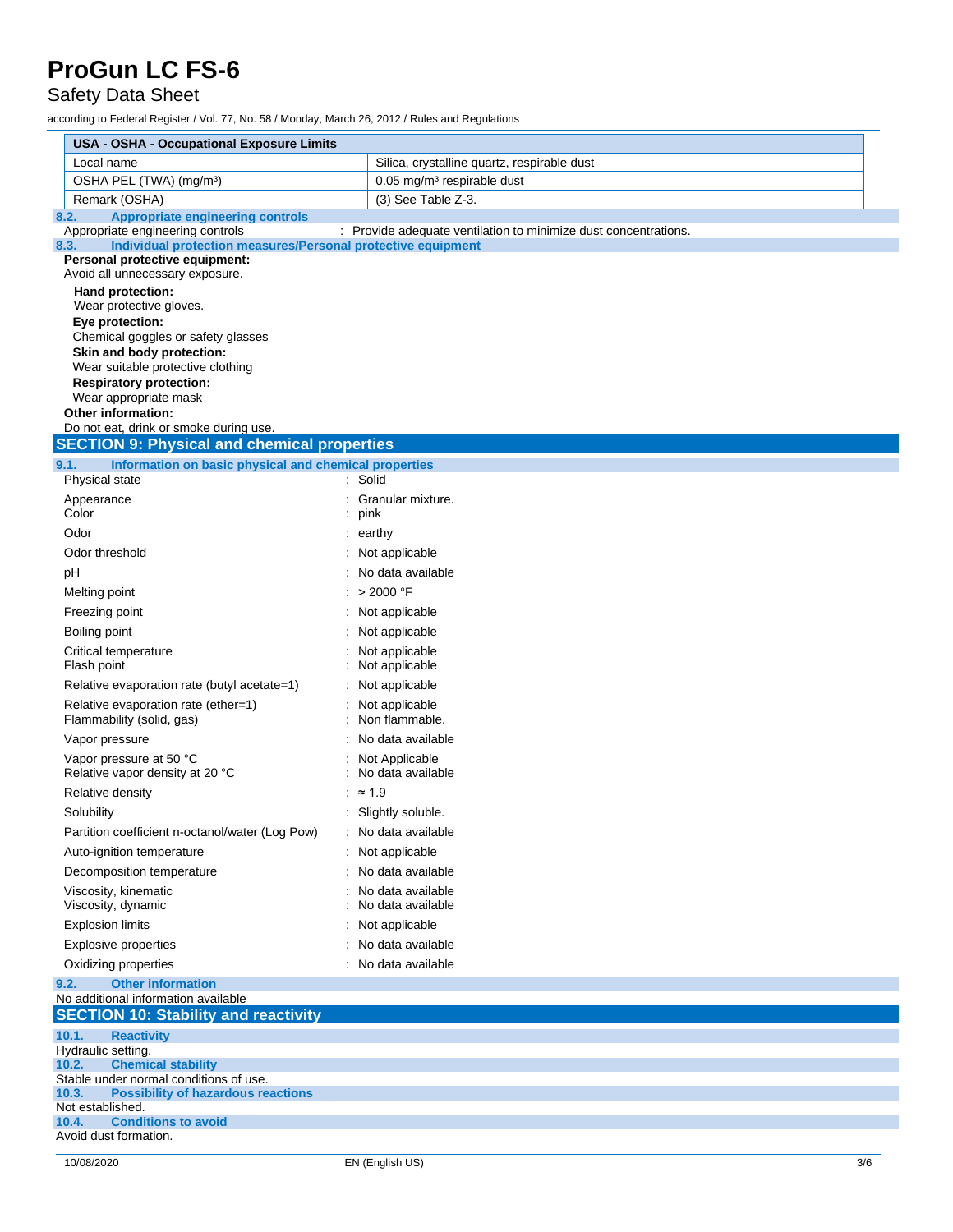Safety Data Sheet

| 10.5.<br><b>Incompatible materials</b>                                                                    |                                                                                                                   |
|-----------------------------------------------------------------------------------------------------------|-------------------------------------------------------------------------------------------------------------------|
| Strong acids. Strong bases.                                                                               |                                                                                                                   |
| <b>Hazardous decomposition products</b><br>10.6.<br>No additional information available                   |                                                                                                                   |
| <b>SECTION 11: Toxicological information</b>                                                              |                                                                                                                   |
|                                                                                                           |                                                                                                                   |
| 11.1.<br>Information on toxicological effects<br>Acute toxicity (oral)                                    | Not classified                                                                                                    |
| Acute toxicity (dermal)                                                                                   | Not classified                                                                                                    |
| Acute toxicity (inhalation)                                                                               | Not classified                                                                                                    |
| aluminium oxide, non-fibrous (1344-28-1)                                                                  |                                                                                                                   |
| LD50 oral rat                                                                                             | > 15900 mg/kg body weight (Equivalent or similar to OECD 401, Rat, Male / female,<br>Experimental value, Oral)    |
| LC50 Inhalation - Rat                                                                                     | 7.6 mg/l air (Equivalent or similar to OECD 403, 1 h, Rat, Male, Experimental value, Inhalation<br>(aerosol))     |
| Skin corrosion/irritation                                                                                 | Causes skin irritation.                                                                                           |
| Serious eye damage/irritation                                                                             | Causes eye irritation.                                                                                            |
| Respiratory or skin sensitization<br>Germ cell mutagenicity                                               | Not classified<br>Not classified                                                                                  |
| Carcinogenicity                                                                                           | May cause cancer (Inhalation).                                                                                    |
| quartz (14808-60-7)                                                                                       |                                                                                                                   |
| IARC group                                                                                                | 1 - Carcinogenic to humans                                                                                        |
| Reproductive toxicity                                                                                     | : Not classified                                                                                                  |
| Specific target organ toxicity - single exposure<br>Specific target organ toxicity - repeated<br>exposure | Not classified<br>Not classified                                                                                  |
| Aspiration hazard                                                                                         | Not classified                                                                                                    |
| Viscosity, kinematic                                                                                      | No data available                                                                                                 |
| Potential Adverse human health effects and                                                                | Based on available data, the classification criteria are not met.                                                 |
| symptoms<br>Symptoms/effects after inhalation                                                             | : May cause cancer by inhalation. Danger of serious damage to health by prolonged exposure<br>through inhalation. |
| Symptoms/effects after skin contact                                                                       | Causes skin irritation.                                                                                           |
| Symptoms/effects after eye contact                                                                        | Causes eye irritation.                                                                                            |
| <b>SECTION 12: Ecological information</b>                                                                 |                                                                                                                   |
|                                                                                                           |                                                                                                                   |
| 12.1.<br><b>Toxicity</b>                                                                                  |                                                                                                                   |
| No additional information available                                                                       |                                                                                                                   |
| 12.2.<br><b>Persistence and degradability</b>                                                             |                                                                                                                   |
| <b>ProGun LC FS-6 (Mixture)</b>                                                                           |                                                                                                                   |
| Persistence and degradability                                                                             | Not established.                                                                                                  |
| cristobalite (14464-46-1)                                                                                 |                                                                                                                   |
| Persistence and degradability                                                                             | Mineral. Not applicable.                                                                                          |
| Chemical oxygen demand (COD)                                                                              | Not applicable                                                                                                    |
| ThOD                                                                                                      | Not applicable                                                                                                    |
| BOD (% of ThOD)                                                                                           | Not applicable                                                                                                    |
| aluminium oxide, non-fibrous (1344-28-1)                                                                  |                                                                                                                   |
| Persistence and degradability                                                                             | Not applicable.                                                                                                   |
| Chemical oxygen demand (COD)                                                                              | Not applicable                                                                                                    |
| ThOD                                                                                                      | Not applicable                                                                                                    |
| quartz (14808-60-7)                                                                                       |                                                                                                                   |
| Persistence and degradability                                                                             | Not applicable.                                                                                                   |
| Biochemical oxygen demand (BOD)                                                                           | Not applicable                                                                                                    |
| Chemical oxygen demand (COD)                                                                              | Not applicable                                                                                                    |
| ThOD                                                                                                      | Not applicable                                                                                                    |
| <b>Bioaccumulative potential</b>                                                                          |                                                                                                                   |
| <b>ProGun LC FS-6 (Mixture)</b>                                                                           |                                                                                                                   |
| Bioaccumulative potential                                                                                 | Not established.                                                                                                  |
| cristobalite (14464-46-1)                                                                                 |                                                                                                                   |
| Bioaccumulative potential                                                                                 | No data available.                                                                                                |
| 12.3.<br>aluminium oxide, non-fibrous (1344-28-1)                                                         |                                                                                                                   |
| Bioaccumulative potential                                                                                 | No data available.                                                                                                |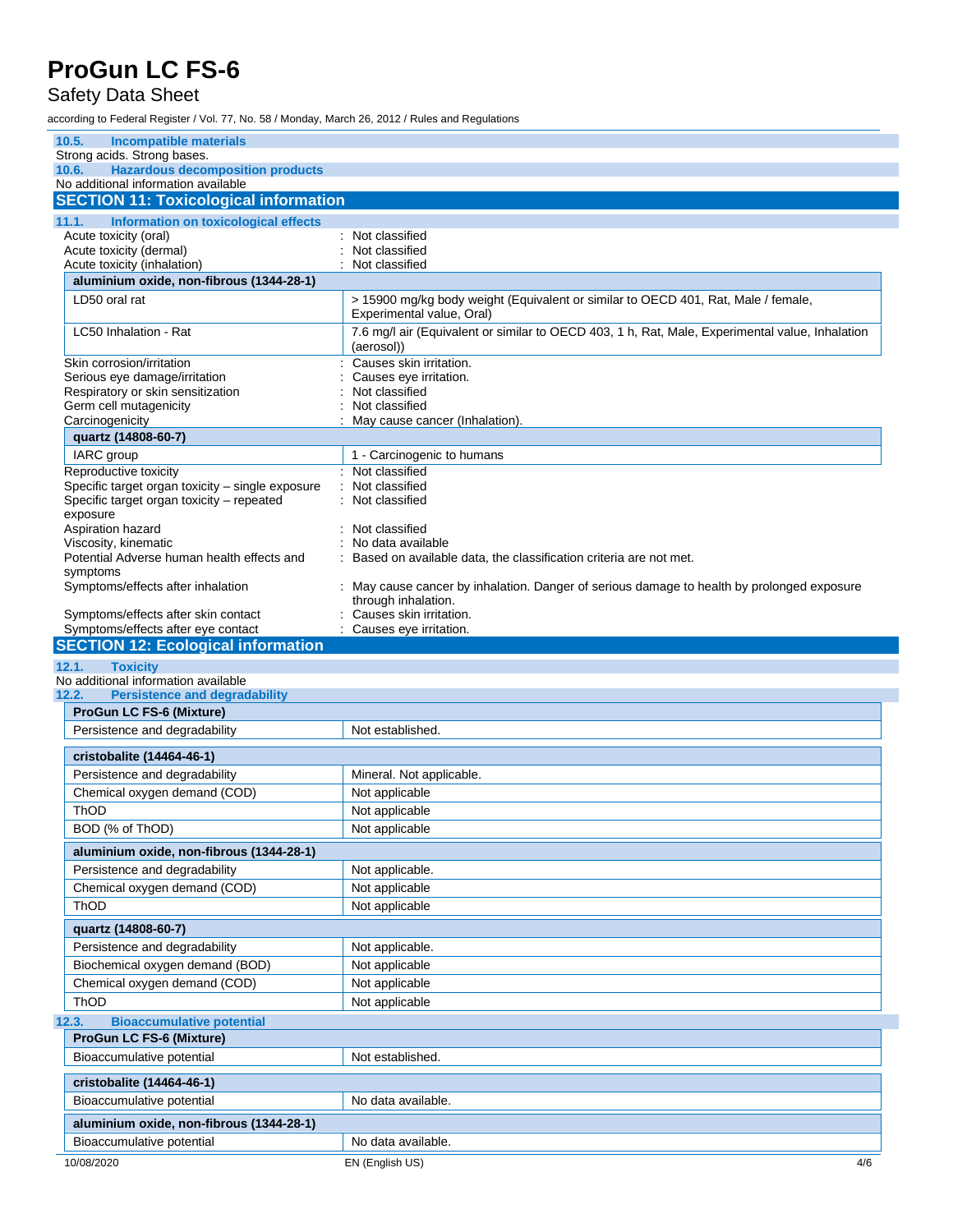#### Safety Data Sheet

| quartz (14808-60-7)                                                                                                                                                                                                      |                                                                                                                   |                     |                    |                                     |                                                                                                                                 |                   |  |
|--------------------------------------------------------------------------------------------------------------------------------------------------------------------------------------------------------------------------|-------------------------------------------------------------------------------------------------------------------|---------------------|--------------------|-------------------------------------|---------------------------------------------------------------------------------------------------------------------------------|-------------------|--|
| Bioaccumulative potential                                                                                                                                                                                                |                                                                                                                   |                     | No data available. |                                     |                                                                                                                                 |                   |  |
| <b>Mobility in soil</b><br>12.4.                                                                                                                                                                                         |                                                                                                                   |                     |                    |                                     |                                                                                                                                 |                   |  |
| cristobalite (14464-46-1)                                                                                                                                                                                                |                                                                                                                   |                     |                    |                                     |                                                                                                                                 |                   |  |
| Ecology - soil                                                                                                                                                                                                           |                                                                                                                   |                     | No data available. |                                     |                                                                                                                                 |                   |  |
| aluminium oxide, non-fibrous (1344-28-1)                                                                                                                                                                                 |                                                                                                                   |                     |                    |                                     |                                                                                                                                 |                   |  |
| Ecology - soil                                                                                                                                                                                                           |                                                                                                                   |                     | No data available. |                                     |                                                                                                                                 |                   |  |
| 12.5.<br><b>Other adverse effects</b>                                                                                                                                                                                    |                                                                                                                   |                     |                    |                                     |                                                                                                                                 |                   |  |
| Effect on the global warming                                                                                                                                                                                             |                                                                                                                   |                     | None known         |                                     |                                                                                                                                 |                   |  |
| <b>SECTION 13: Disposal considerations</b>                                                                                                                                                                               |                                                                                                                   |                     |                    |                                     |                                                                                                                                 |                   |  |
| <b>Disposal methods</b><br>13.1.                                                                                                                                                                                         |                                                                                                                   |                     |                    |                                     |                                                                                                                                 |                   |  |
| Product/Packaging disposal recommendations                                                                                                                                                                               |                                                                                                                   |                     |                    |                                     | Dispose in a safe manner in accordance with local/national regulations.                                                         |                   |  |
| Ecology - waste materials                                                                                                                                                                                                |                                                                                                                   |                     |                    | : Avoid release to the environment. |                                                                                                                                 |                   |  |
| <b>SECTION 14: Transport information</b><br><b>Department of Transportation (DOT)</b>                                                                                                                                    |                                                                                                                   |                     |                    |                                     |                                                                                                                                 |                   |  |
| In accordance with DOT                                                                                                                                                                                                   |                                                                                                                   |                     |                    |                                     |                                                                                                                                 |                   |  |
| Not regulated                                                                                                                                                                                                            |                                                                                                                   |                     |                    |                                     |                                                                                                                                 |                   |  |
| <b>Transportation of Dangerous Goods</b>                                                                                                                                                                                 |                                                                                                                   |                     |                    |                                     |                                                                                                                                 |                   |  |
| Not regulated                                                                                                                                                                                                            |                                                                                                                   |                     |                    |                                     |                                                                                                                                 |                   |  |
| <b>Transport by sea</b>                                                                                                                                                                                                  |                                                                                                                   |                     |                    |                                     |                                                                                                                                 |                   |  |
| Not regulated                                                                                                                                                                                                            |                                                                                                                   |                     |                    |                                     |                                                                                                                                 |                   |  |
| Air transport                                                                                                                                                                                                            |                                                                                                                   |                     |                    |                                     |                                                                                                                                 |                   |  |
| Not regulated                                                                                                                                                                                                            |                                                                                                                   |                     |                    |                                     |                                                                                                                                 |                   |  |
| <b>SECTION 15: Regulatory information</b>                                                                                                                                                                                |                                                                                                                   |                     |                    |                                     |                                                                                                                                 |                   |  |
| 15.1. US Federal regulations                                                                                                                                                                                             |                                                                                                                   |                     |                    |                                     |                                                                                                                                 |                   |  |
| <b>ProGun LC FS-6 (Mixture)</b>                                                                                                                                                                                          |                                                                                                                   |                     |                    |                                     | All components of this product are listed, or excluded from listing, on the United States Environmental Protection Agency Toxic |                   |  |
| Substances Control Act (TSCA) inventory                                                                                                                                                                                  |                                                                                                                   |                     |                    |                                     |                                                                                                                                 |                   |  |
|                                                                                                                                                                                                                          | aluminium oxide, non-fibrous (1344-28-1)                                                                          |                     |                    |                                     |                                                                                                                                 |                   |  |
|                                                                                                                                                                                                                          | Not subject to reporting requirements of the United States SARA Section 313                                       |                     |                    |                                     |                                                                                                                                 |                   |  |
| Note                                                                                                                                                                                                                     | Note: The section 313 chemical list contains "CAS # 1344-28-1 Aluminum Oxide (Fibrous forms)"; the Aluminum oxide |                     |                    |                                     |                                                                                                                                 |                   |  |
|                                                                                                                                                                                                                          |                                                                                                                   |                     |                    |                                     | contained in this product is non-fibrous, and thus is not a section 313 material. Only manufacturing, processing, or otherwise  |                   |  |
| 15.2. International regulations                                                                                                                                                                                          | use of aluminum oxide in the fibrous form triggers reporting.                                                     |                     |                    |                                     |                                                                                                                                 |                   |  |
| <b>CANADA</b>                                                                                                                                                                                                            |                                                                                                                   |                     |                    |                                     |                                                                                                                                 |                   |  |
| Calcium Aluminate Cement (65997-16-2)                                                                                                                                                                                    |                                                                                                                   |                     |                    |                                     |                                                                                                                                 |                   |  |
| Listed on the Canadian DSL (Domestic Substances List)                                                                                                                                                                    |                                                                                                                   |                     |                    |                                     |                                                                                                                                 |                   |  |
| cristobalite (14464-46-1)                                                                                                                                                                                                |                                                                                                                   |                     |                    |                                     |                                                                                                                                 |                   |  |
| Listed on the Canadian DSL (Domestic Substances List)                                                                                                                                                                    |                                                                                                                   |                     |                    |                                     |                                                                                                                                 |                   |  |
|                                                                                                                                                                                                                          |                                                                                                                   |                     |                    |                                     |                                                                                                                                 |                   |  |
| aluminium oxide, non-fibrous (1344-28-1)<br>Listed on the Canadian DSL (Domestic Substances List)                                                                                                                        |                                                                                                                   |                     |                    |                                     |                                                                                                                                 |                   |  |
| <b>EU-Regulations</b>                                                                                                                                                                                                    |                                                                                                                   |                     |                    |                                     |                                                                                                                                 |                   |  |
| No additional information available                                                                                                                                                                                      |                                                                                                                   |                     |                    |                                     |                                                                                                                                 |                   |  |
| <b>National regulations</b>                                                                                                                                                                                              |                                                                                                                   |                     |                    |                                     |                                                                                                                                 |                   |  |
| quartz (14808-60-7)                                                                                                                                                                                                      |                                                                                                                   |                     |                    |                                     |                                                                                                                                 |                   |  |
| Listed on IARC (International Agency for Research on Cancer)                                                                                                                                                             |                                                                                                                   |                     |                    |                                     |                                                                                                                                 |                   |  |
| 15.3. US State regulations<br><b>ProGun LC FS-6 (Mixture)</b>                                                                                                                                                            |                                                                                                                   |                     |                    |                                     |                                                                                                                                 |                   |  |
|                                                                                                                                                                                                                          |                                                                                                                   |                     |                    |                                     |                                                                                                                                 |                   |  |
| U.S. - California - Proposition 65 - Other<br>This product contains crystalline silica, a chemical known to the state of California to<br>information<br>cause cancer. For more information go to WWW.P65Warnings.ca.gov |                                                                                                                   |                     |                    |                                     |                                                                                                                                 |                   |  |
|                                                                                                                                                                                                                          |                                                                                                                   |                     |                    |                                     |                                                                                                                                 |                   |  |
| cristobalite (14464-46-1)<br>$U.S. -$                                                                                                                                                                                    | U.S. - California -                                                                                               | U.S. - California - |                    | U.S. - California -                 | No significant risk level                                                                                                       | Maximum allowable |  |
| California -                                                                                                                                                                                                             | Proposition 65 -                                                                                                  | Proposition 65 -    |                    | Proposition 65 -                    | (NSRL)                                                                                                                          | dose level (MADL) |  |
| Proposition 65                                                                                                                                                                                                           | Developmental                                                                                                     | Reproductive        |                    | <b>Reproductive Toxicity</b>        |                                                                                                                                 |                   |  |
| - Carcinogens                                                                                                                                                                                                            | Toxicity                                                                                                          | Toxicity - Female   |                    | - Male                              |                                                                                                                                 |                   |  |
| List<br>Yes                                                                                                                                                                                                              | No                                                                                                                | No                  |                    | No                                  |                                                                                                                                 |                   |  |
|                                                                                                                                                                                                                          |                                                                                                                   |                     |                    |                                     |                                                                                                                                 |                   |  |
| 10/08/2020                                                                                                                                                                                                               |                                                                                                                   |                     | EN (English US)    |                                     |                                                                                                                                 | 5/6               |  |